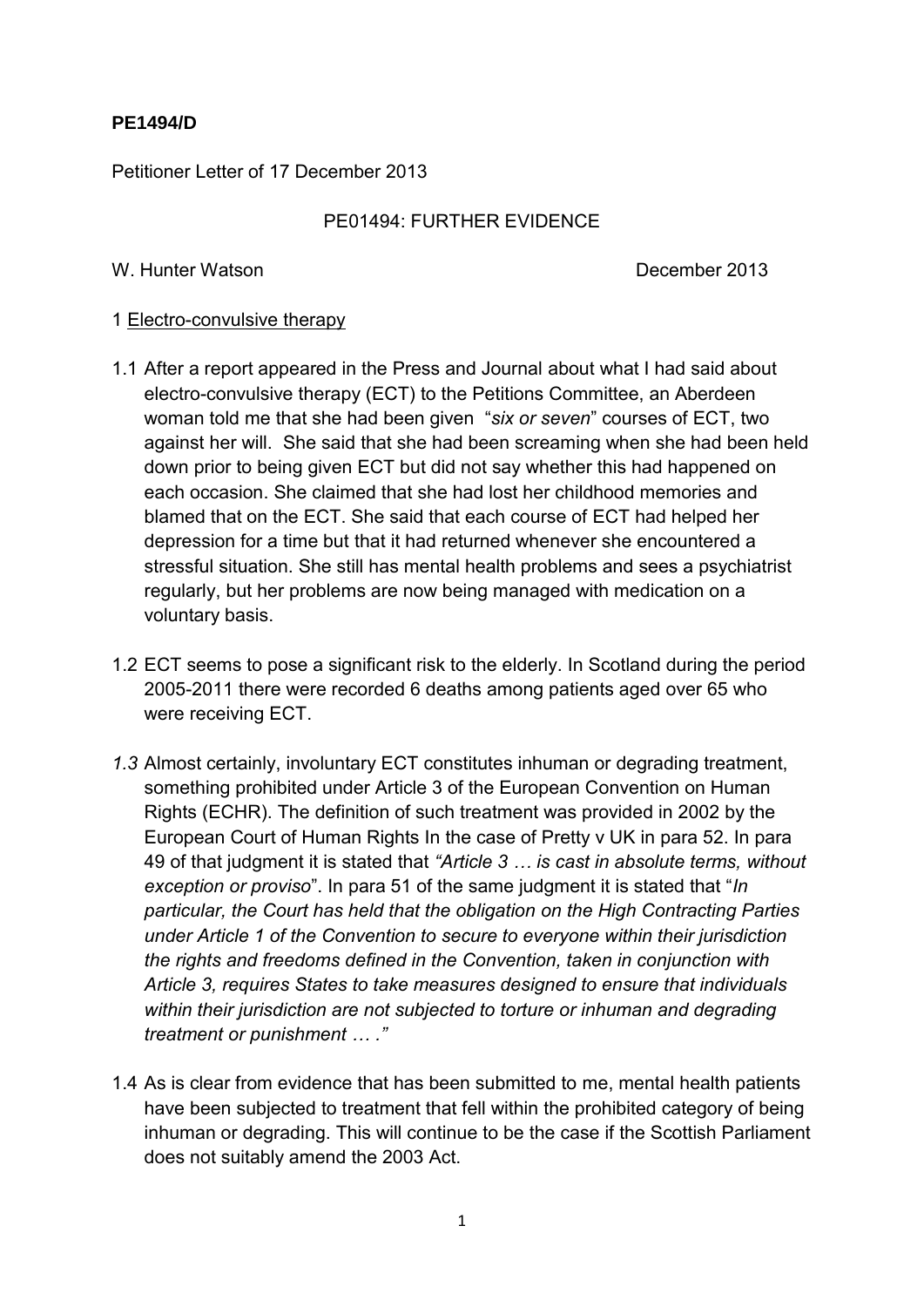## 1.5 Antipsychotic drugs in dementia

Antipsychotic drugs pose a particular risk to elderly patients with dementia. That can be verified by searching the internet for *"Risks of antipsychotics in dementia*". Yet those drugs are given to mental patients in this category.

## 2 Avoidable adverse drug reactions

- *2.1* Doctors, being human, make mistakes. Unfortunately their mistakes result in a large number of deaths. There seem to be more deaths from avoidable adverse drug reactions than from road accidents. For more information search the internet for "*Deaths due to avoidable drug reactions".*
- 2.2 I once represented a man whose mother died only 18 days after entering a care home. From her medical records it was clear that her death was due to an avoidable adverse drug reaction. The Procurator Fiscal sent a report to the Crown Counsel, but the Crown Counsel instructed that there be no Fatal Accident Inquiry so lessons were not learned.
- 2.3 The 51 page report given by a Ms A to the Minister for Public Health and others makes clear that her 82 year old mother, a woman with dementia, died as early as she did because of an adverse reaction to the antipsychotic drug which a psychiatrist insisted on having administered to her by depot injection even when it was obvious to the family that this was causing her great distress and her condition to deteriorate. The 2003 Act gives psychiatrists too much power since there was nothing that Ms A could do to stop the inhuman or degrading treatment to which her mother had been subjected in breach of Article 3 ECHR.
- 2.4 Only yesterday I received an email from another woman whose mother had died at age 68, "*before her time*", after being given a depot injection of an antipsychotic drug every three weeks. Regrettably, not all psychiatrists can be trusted to make prudent treatment decisions. It was wrong of Parliament to give psychiatrists the power it did in the 2003 Act. It did not give other medical professionals the same power.

#### 3 Untrustworthy professionals

No group of professionals can be relied on to be totally truthful. As media coverage in recent months has made clear, even the police can at times be untruthful. It should come as no surprise, therefore, that I have proof that mental health officers and psychiatrists sometimes fabricate evidence in order to persuade tribunals that an individual should be subject to compulsory measures.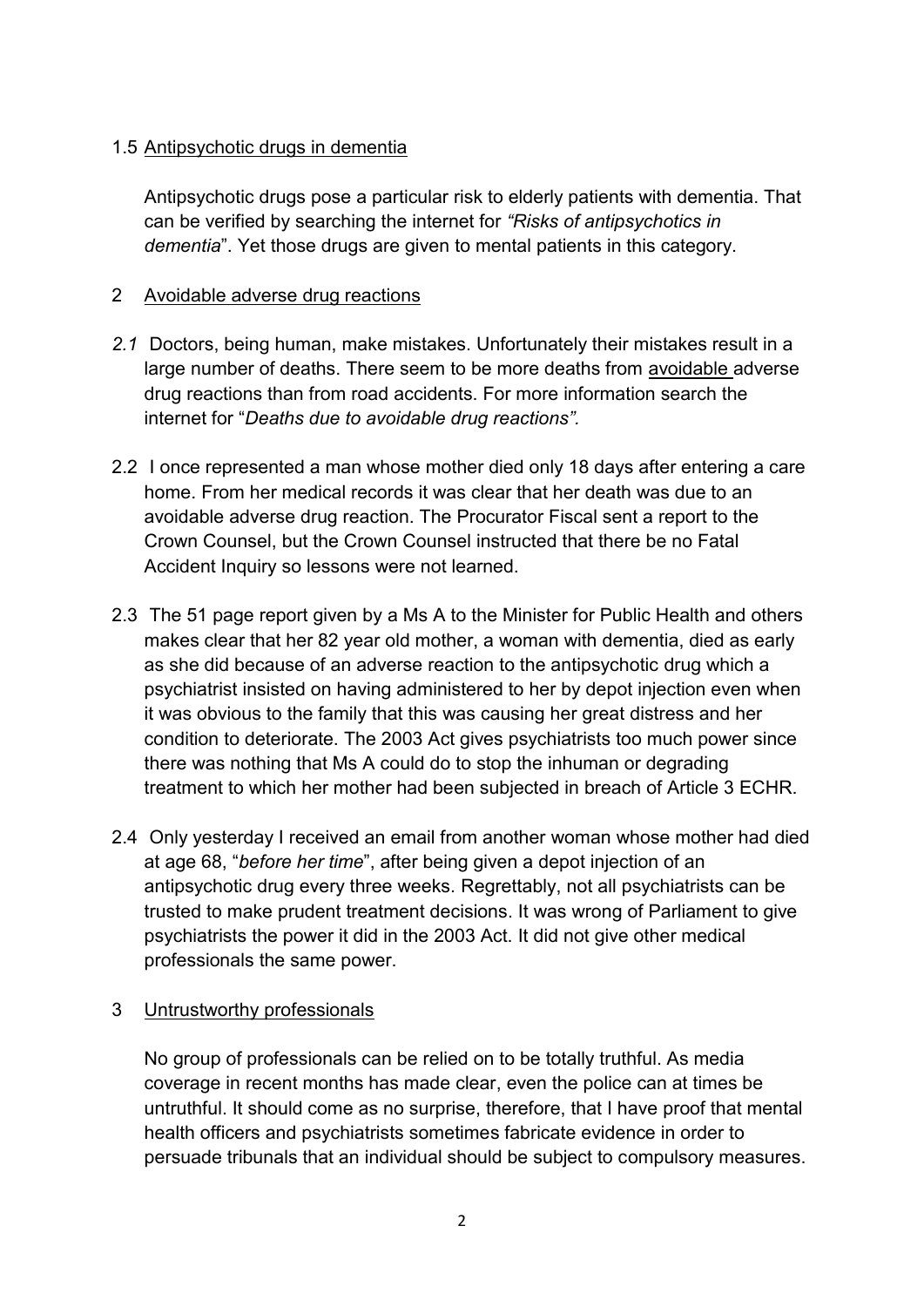Unfortunately witnesses are not required evidence on oath at mental health tribunals.

# 4 Mental health tribunals

I have produced a paper based on an analysis of the transcripts of three tribunal hearings. In that paper I asserted that the performance of those tribunals was abysmal. A copy of my paper was sent to the head of the Mental Health Tribunal Service for Scotland. Unsurprisingly, he did not respond since with one possible exception my criticisms were irrefutable.

Other tribunals also have given cause for complaint. One woman who submitted written evidence to the Petitions Committee referred to *"the lack of any robust objectivity from the MHT*". *Also, in 2009 research commissioned by the Scottish Government reported some dissatisfaction with tribunal decisions and suggested that it might be beneficial to conduct "An outcomes study of the Tribunal hearing decisions, investigating the extent to which service users' and others' views could be seen to have influenced the panel's decision".* 

# 5 Treatment before appeal

The 2003 Act permits an individual to be subjected to involuntary treatment before he or she has had a fair hearing. This is a breach of Article 6 ECHR. It is also unsatisfactory for other reasons:

- The unwanted treatment might cause an individual to die before he or she has a chance to appeal: In a recent twelve month period there were 11 deaths among those detained on the basis of a short-term detention certificate and 2 deaths among those detained on the basis of an emergency detention certificate.
- Some of the mind-altering drugs given to mental health patients have side-effects which correspond to symptoms of mental illness. If an individual experiences such a side-effect then that can be and has been later cited as evidence that the individual in question had a mental illness.
- If it is found that after two or three weeks on drugs an individual displays no signs of a mental illness then it might be wrongly assumed that this was a consequence of the drug treatment. The individual, therefore, might be compelled to continue taking the drugs even although there had been no mental illness in the first place. This has happened.